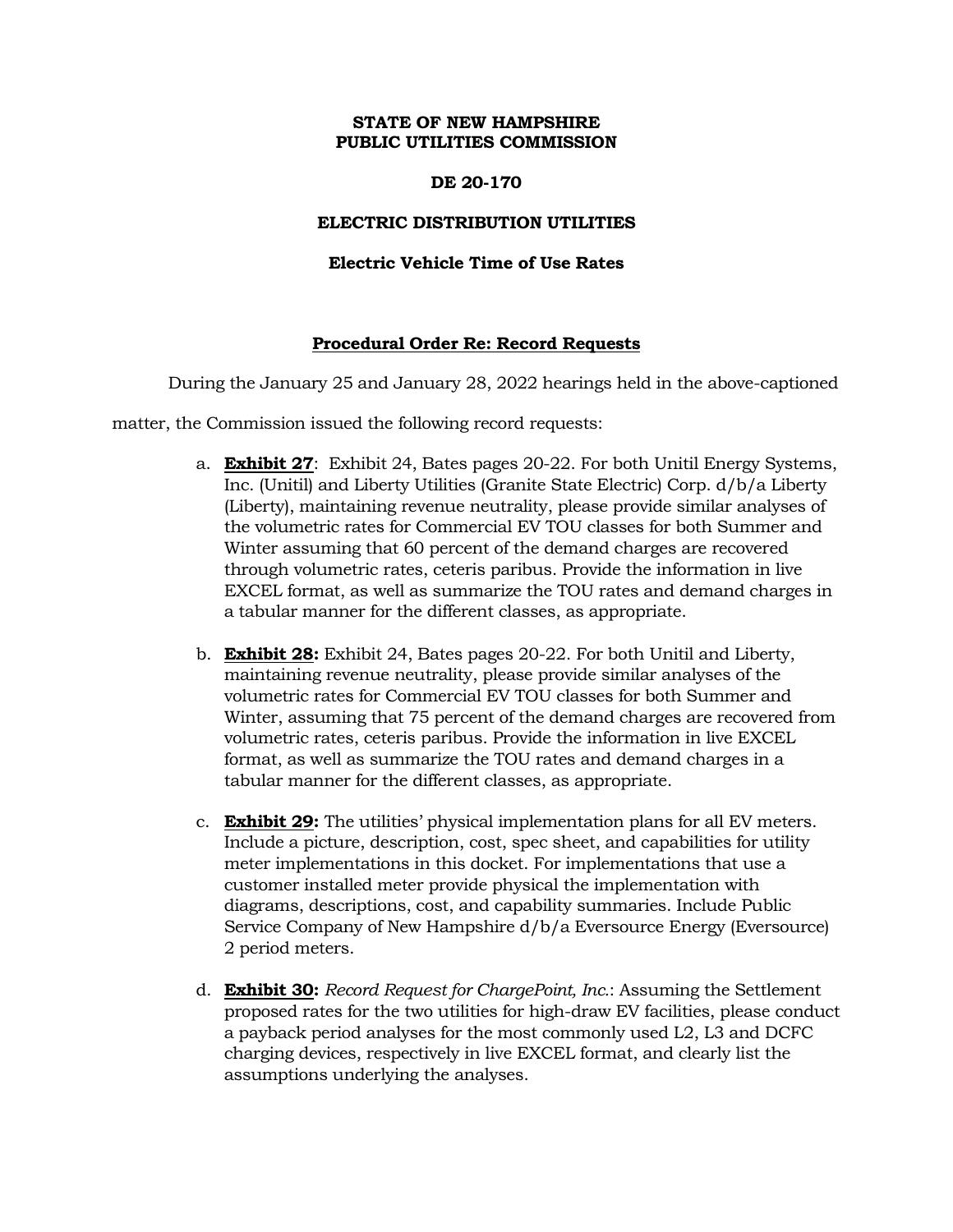- e. **Exhibit 31:** Utilities to review Town of Derry bills presented at hearing, provide stated rates vs corrected rates, and explain all differences.
- f. **Exhibit 32:** Eversource, Load Management program annual enrollment in Massachusetts and Connecticut, including a program description.
- g. **Exhibit 33:** Eversource cost to implement Rate 7 2-period, R-OTOD 2 period, and NH default service time variant 2-period.
- h. **Exhibit 34:** Exhibit 34 Please provide the frequency distributions of the residential customers' average monthly usage (KWh) (over a year) for the years 2017, 2018, 2019, 2020 and 2021. Please include the source worksheets in live Excel format.
- i. **Exhibit 35:** Cost/benefit analysis on Table 1 (Exhibit 4, Bates 28), scrub customer incentive, administrative costs, and software vendor costs noting that the Managed Charging Initiative has been implemented in Massachusetts and Connecticut.

Responses to these record requests are due by close of business on Friday, February

4, 2022, except for the ChargePoint, Inc. response, Exhibit 30, which is due on

February 1, 2022.

Written closing statements are due on Friday, February 4, 2022. The parties

shall have until Wednesday, February 9, 2022 to respond to the ChargePoint, Inc.

record request.

So ordered, this first day of February, 2022.

 $SNIEU$   $C$   $(QoA)$ 

Daniel C. Goldner Presiding Officer Chairman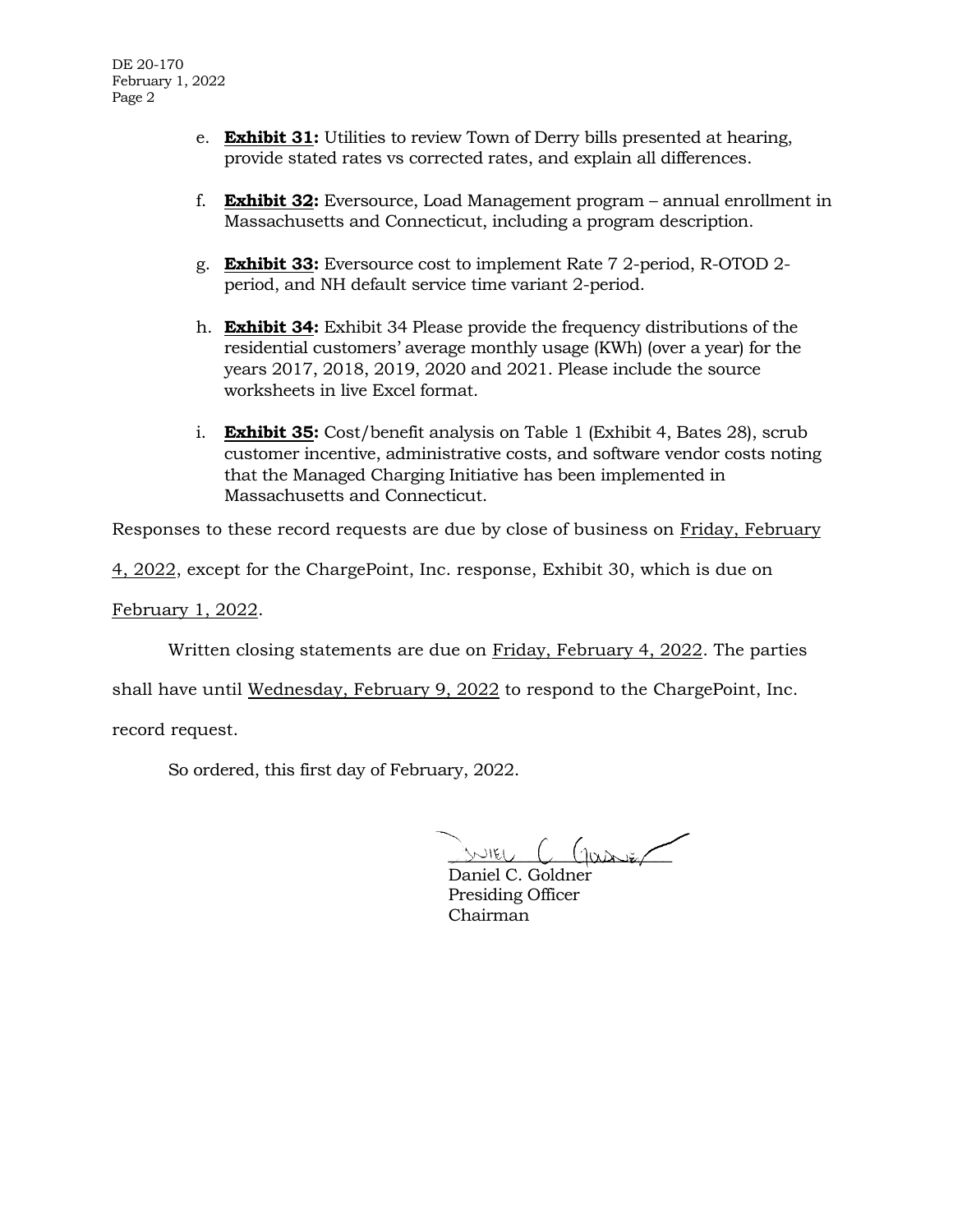DE 20-170 February 1, 2022 Page 3

# Service List - Docket Related

Docket# : 20-170

Printed: 2/1/2022

Email Addresses

ClerksOffice@puc.nh.gov nhregulatory@eversource.com tga@tga3.com asbury@unitil.com clifton.below@lebanonNH.gov kevin.boughan@eversource.com kelly@cleanenergynh.org brian.d.buckley@energy.nh.gov davecaron@derrynh.org jessica.chiavara@eversource.com edward.davis@eversource.com matthew.deal@chargepoint.com mdean@mdeanlaw.net julianne.m.desmet@oca.nh.gov sdunbar@keyesfox.com sam@cleanenergynh.org joseph.fontaine@des.nh.gov mikefowler@derrynh.org thomas.c.frantz@energy.nh.gov michael.goldman@eversource.com gouldingc@unitil.com Everett.Hammond@LebanonNH.gov maureen.karpf@libertyutilities.com Goksin.Kavlak@brattle.com george.knowles@eversource.com nkrakoff@clf.org marc.lemenager@eversource.com melansona@nhec.com erica.menard@eversource.com kevin.miller@chargepoint.com Brian@necsema.net jeff.moulton5@gmail.com Shaun.Mulholland@LebanonNH.gov steven.mullen@libertyutilities.com nawazelski@unitil.com elizabeth.r.nixon@energy.nh.gov amanda.o.noonan@energy.nh.gov ocalitigation@oca.nh.gov rebecca.ohler@des.nh.gov katherine.peters@eversource.com